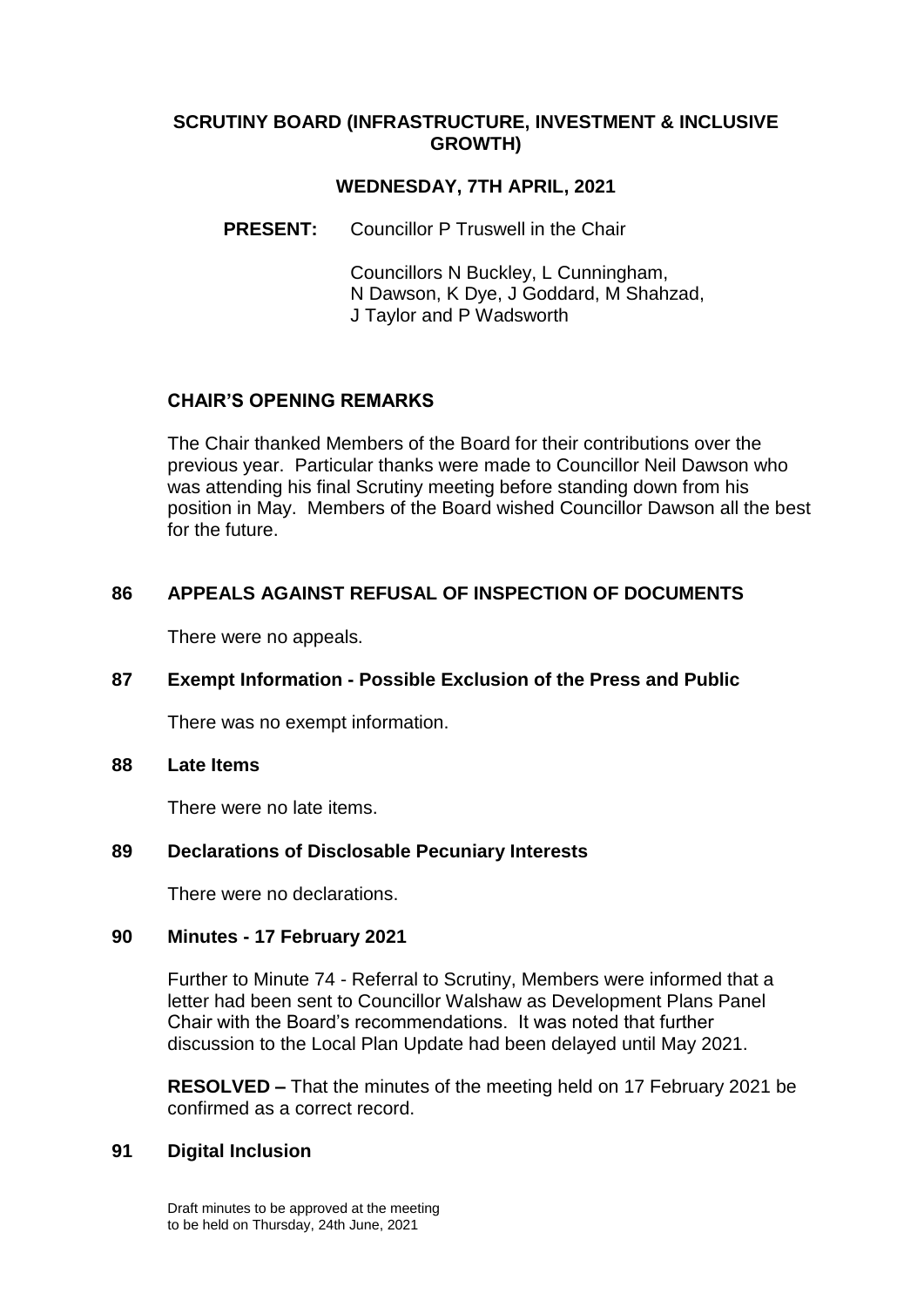The report of the Chief Digital and Information Officer provided the Board with an update on the Council's and City's progress towards making Leeds the most digitally inclusive city for everyone. It highlighted the System Leadership role of the 100% Digital Leeds team working with colleagues from the NHS, health and care, the third sector and the Wider Council.

The following were in attendance for this item:

- Councillor James Lewis Leader of the Council
- Councillor Mary Harland, Executive Board Member for Economy & **Culture**
- Leonardo Tantari Chief Digital & Information Officer
- Stephen Blackburn Digital & Innovation Manager
- Jason Tutin Digital & Learning Development Manager
- Ali Kaye, Leeds Older People's Forum
- Caroline Otienno, Leeds Community Healthcare

The following was highlighted:

- The growth of digital inclusion during the pandemic and the impact of the pandemic on those who were digitally excluded.
- The role of community organisations in supporting people and how the Digital Leeds team supported those organisations to assist with digital inclusion.
- How to evidence the growth in digital inclusion and how digital inclusion could support organisations and communities.
- The use of digital inclusion in reducing health inequalities access to services and support for self-management.
- Access to equipment, connectivity and other barriers to digital inclusion.
- Work with other partners and the creation of a Digital Inclusion toolkit.
- The Board was informed of the work carried out with Leeds Older Peoples Forum. There had been a phenomenal demand for supporting older people to become digitally inclusive during the pandemic. Reference was made to the need to support staff within the organisations that supported older people and the outcomes achieved.
- Work with Leeds Community Healthcare development and implementation of virtual consultation. Numbers of virtual consultations had gone from 137 in April 2020 to over 3,000 in February 2021. There was a need to ensure that digital options were available to as many people as possible.

In response to Members comments and questions, the following was discussed:

 Concerns regarding the sharing of sensitive data and scams with the rise in people accessing digital services and what safeguarding measures are in place. Work had been done with children and young people particularly those who had previously not accessed online services. There had also been work with adults with learning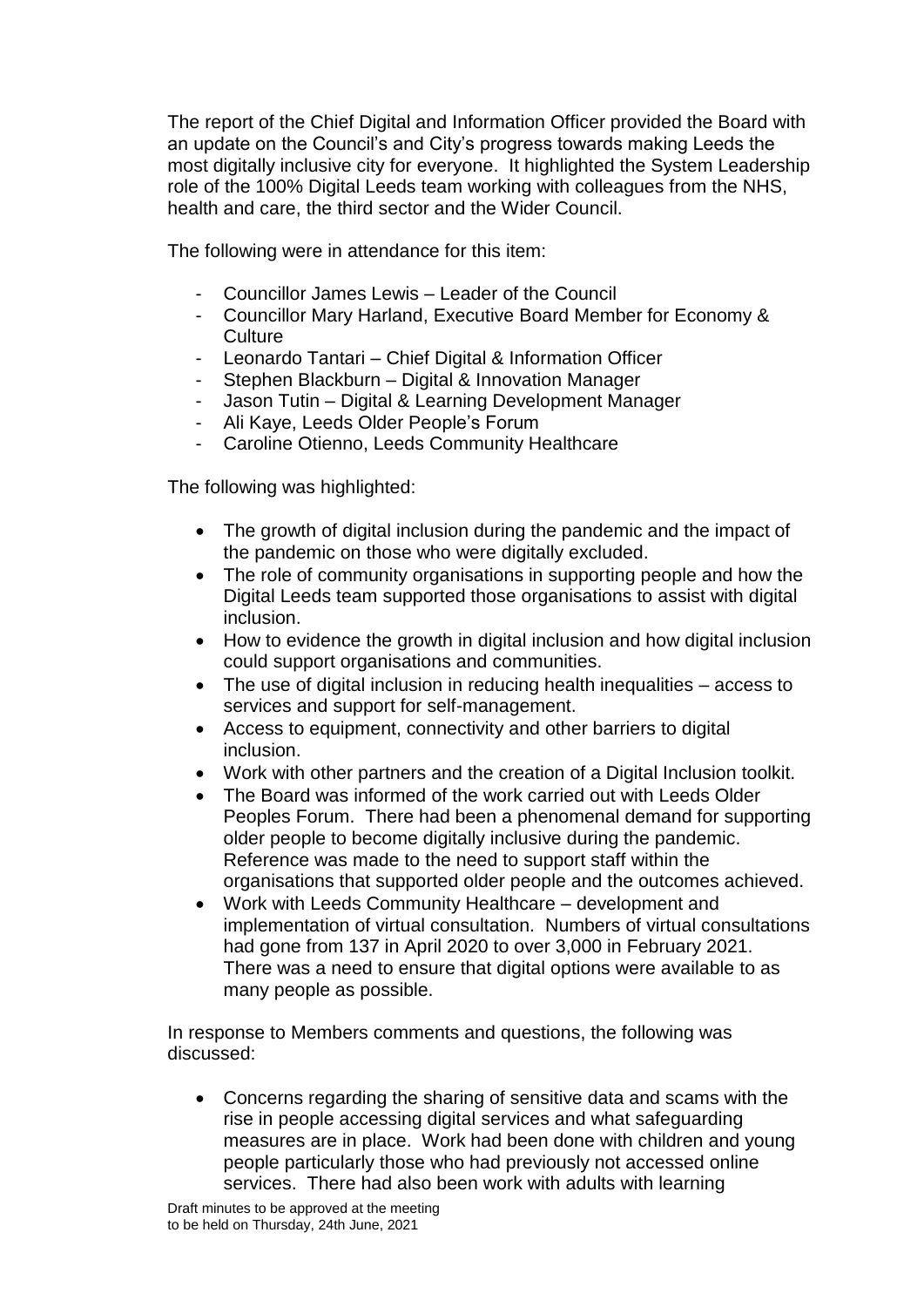disabilities and their carers. There was a need to work with staff and volunteers of third sector organisations to promote online safety.

- Loaned out electronic equipment and the upkeep and maintenance of this equipment along with security of the equipment. There had been an increase in the number of lending schemes provided by community organisations. The Council were due to review the provision of loaned out equipment.
- The need to be able to have a choice between digital services and face to face when normal services are resumed and the use of a blended approach.
- Data poverty and the provision of Wi-Fi for all. Details of schemes and work with housing and the Digital Leeds team were reported as well as work at national level and discussions with broadband providers.
- Getting to support people who were not being reached by other organisations.
- Future provision for children without provision at home work was being carried out on a regional basis.
- Language barriers work had been carried out with third sector organisations and other organisations who support those who didn't use English as a first language to address this.
- Thanks were expressed to all who had been involved in supporting the growth of Digital Inclusion in Leeds.
- Sustainability of the 100% Digital Leeds initiative there was a priority to restructure the digital teams.

# **RESOLVED –**

- (1) That the strategic priorities of the 100% Digital Leeds programme to make Leeds the most digitally inclusive city for everyone be endorsed.
- (2) That the significant achievements to date of the 100% Digital Leeds team and their work with partners from all sectors to increase digital inclusion across the City be recognised.
- (3) That it be agreed that the 100% Digital Leeds team continues its systems leadership role for digital inclusion on behalf of the Council and the City, with the strategic priorities, leadership and governance for 100% Digital Leeds being formally managed by DIS.
- (4) That the Board continues to provide oversight of the 100% Digital Leeds programme by receiving progress reports.

## **92 Smart Cities**

The report of the Director of Resources and Housing provided an update on the progress made on the Council's smart cities programme, Smart Leeds, since the last update in February 2020.

The following were in attendance for this item:

- Councillor James Lewis – Leader of the Council

Draft minutes to be approved at the meeting to be held on Thursday, 24th June, 2021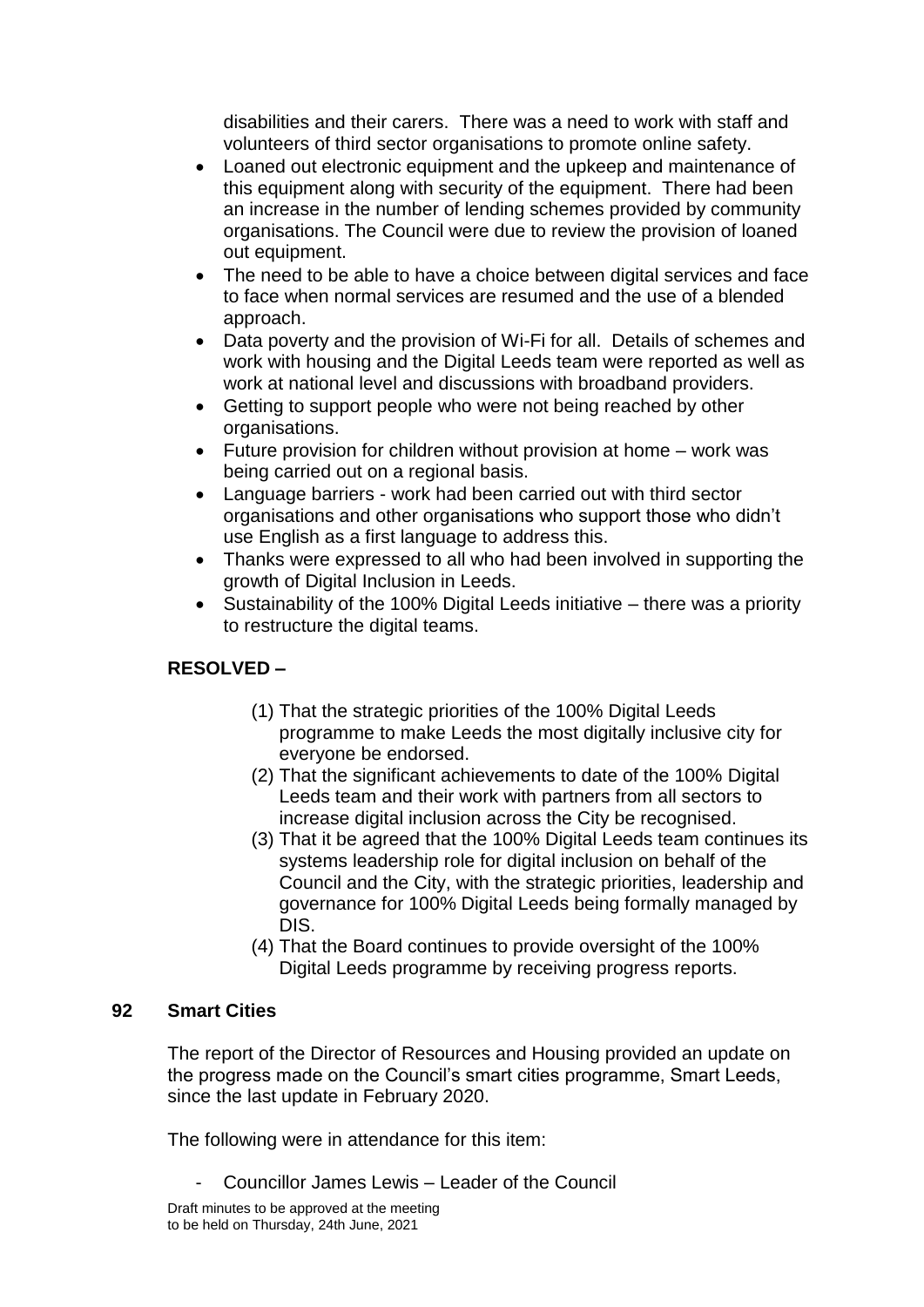- Councillor Mary Harland, Executive Board Member for Economy & **Culture**
- Leonardo Tantari Chief Digital & Information Officer
- Stephen Blackburn Digital & Innovation Manager
- Jason Tutin Digital & Learning Development Manager

The following was highlighted:

- Development of a City Digital Strategy this would support the Council's objectives on the climate, inclusive growth and health & wellbeing. Open workshops had been held and it was envisaged that the first draft of the strategy would be available by autumn 2021.
- Cyber security.
- Connectivity to provide full connectivity to all areas of Leeds. Ongoing work with network providers, introduction of 5G and provision of free Wi-Fi in community buildings.
- Data and analytics provision of data and how this could be used to support services.
- The Smart City Priority Areas Health and Wellbeing; Travel & Transport; Housing Standards & Growth.
- Innovation challenges and use of the White Rose Hub.
- Opportunities for digital learning.

In response to Members comments and questions, the following was discussed:

- Provision of free Wi-Fi in retirement life schemes the need to promote the availability of this. There was some concern that residents may not have known about the availability of this.
- Data ethics how data was collected, used and stored.
- Collection of real time data and how this could be used potential for congestion charging was discussed as an example. Further reference was made to the use of monitoring air quality data.
- There was an increased awareness of the Smart Leeds programme across the Council.

# **RESOLVED –**

- (1) That the next-generation data platform Proof of Concept work, that will investigate how the council can improve data management, sharing and analysis, and that will help inform the business case and viability of scaling across the organisation and partnering with others be supported.
- (2) That the approach in ensuring that digital and data ethics and bias considerations are regarded as a **key priority** and that council staff are furnished with the right data and technological skills to understand how data that is being managed and how technology is/will be used to manage it, interpret it, and increasingly, make decisions on it be supported.
- (3) That the continued approach for the council to play a leading smart cities role at a national level and through collaborating with partners from all

Draft minutes to be approved at the meeting to be held on Thursday, 24th June, 2021